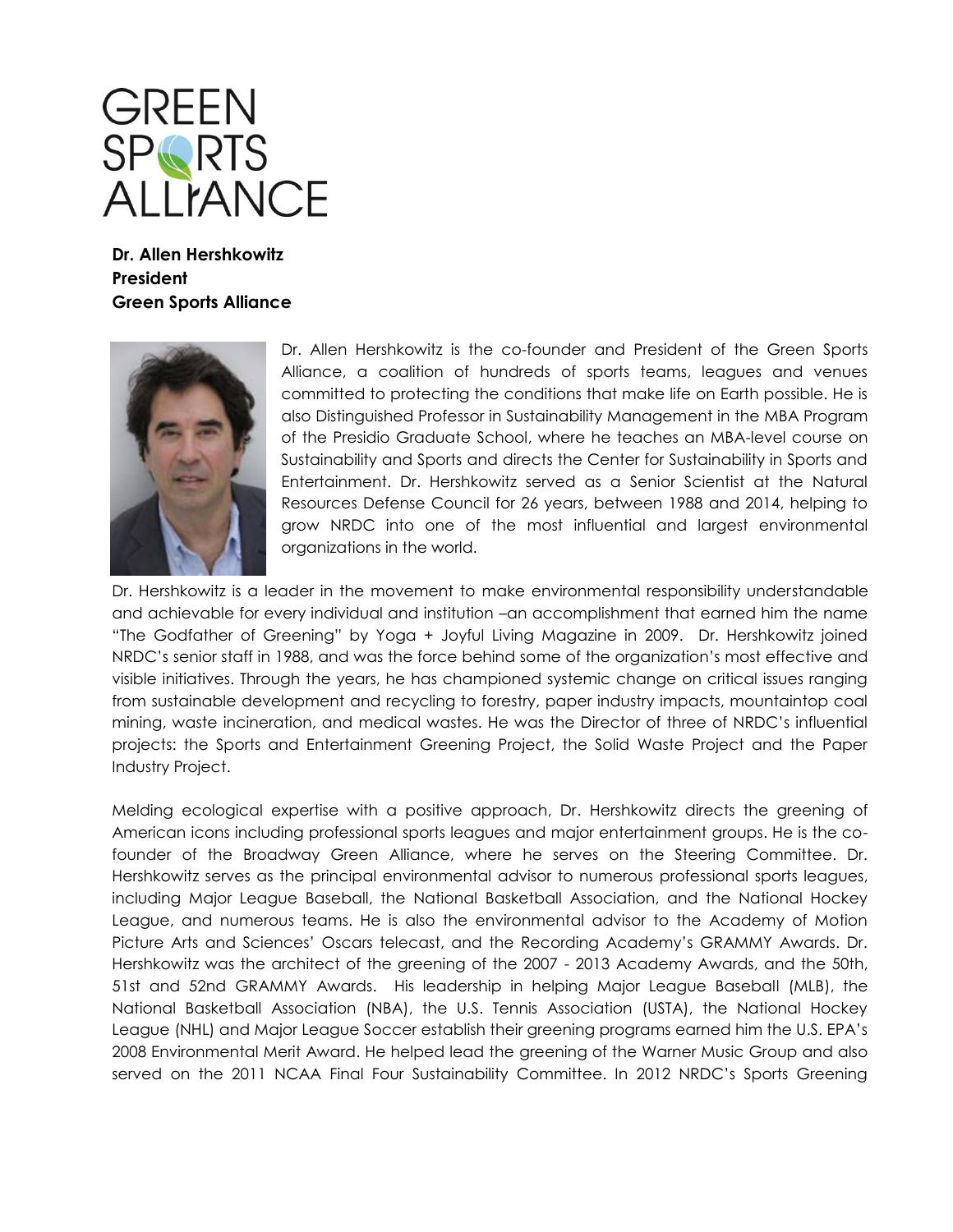## **GREEN SPARTS ALLIANCE**

Project, which Dr. Hershkowitz directs, won the Beyond Sport "Sport and the Environment Award" at a pre-Olympics event in London.

Dr. Hershkowitz is among the nation's progressive pioneers in environmental responsibility. His work in the field of industrial ecology has ranged from advising corporations such as DuPont, Disney, Pepsi, Coca-Cola, Hugo Neu and Sims Metal Management and numerous other firms in their sustainability efforts, to protect ecologically compromised areas in Belize, fragile Appalachian ecosystems threatened by mountaintop removal coal mining, the boreal forests and other ecologically irreplaceable areas. Dr. Hershkowitz was a lead negotiator in NRDC's historic 2006 forestry protection settlement with Bowater Paper Company, which led to breakthrough protections of the Cumberland Plateau region. His was an originator of "Testing the Waters," NRDC's influential annual documentation of beach closures.

His affiliations with the nation's most prominent leaders and agencies run deep. Dr. Hershkowitz helped author President Clinton's "Greening the Government" Presidential Executive Order in 1993, and he served for nine years on the DuPont Corporation's Bio-Based Fuels Life Cycle Assessment Advisory Board. He has served on the National Academy of Sciences' National Research Council Committee on the Health Effects of Waste Incineration. Previously he has served as the Chairman of the New York State Department of Environmental Conservation Commissioner's Advisory Board on Operating Requirements for Municipal Solid Waste Incinerators. He has also served on the EPA's Science Advisory Board Subcommittee on Sludge Incineration, as well as the Agency for Toxic Substances and Disease Registry's Peer Review Panel for its Report to Congress on the Health Implications of Medical Waste. Dr. Hershkowitz was the Principal Contractor for the United States Congressional Office of Technology Assessment's Report to Congress on Municipal Solid Waste Management. He was a member of the U.S. EPA's Regulatory Negotiations on Fugitive Emissions from Equipment Leaks at Synthetic and Organic Chemical Manufacturing Industries. Dr. Hershkowitz served on the American Society of Mechanical Engineers Committee on Worker Training and Waste-to-Energy plants, he has been invited to serve as a discussant at international gatherings of environmental officials by the Organization of Economic Cooperation and Development (OECD) and has been invited to present his research findings on sustainable industrial development before the United Nations Environment Program in Paris. Dr. Hershkowitz has received top honors from Scenic Hudson for working to protect the Hudson River and was honored with a Special Citation Award from by the American Institute of Architects for spearheading a massive Bronx recycling and sustainability initiative. Outside the U.S., Dr. Hershkowitz has a long history of consistent involvement in some of the world's foremost environmental initiatives, from Japan and Europe to Central America.

Dr. Hershkowitz was Project Director and co-author of four influential NRDC reports including NRDC's first "Testing The Waters" beach closure report (New York: NRDC, 1991); "Too Good To Throw Away: Recycling's Proven Record" (New York: NRDC, 1997); "Trash Landings" (New York: NRDC, 2006);